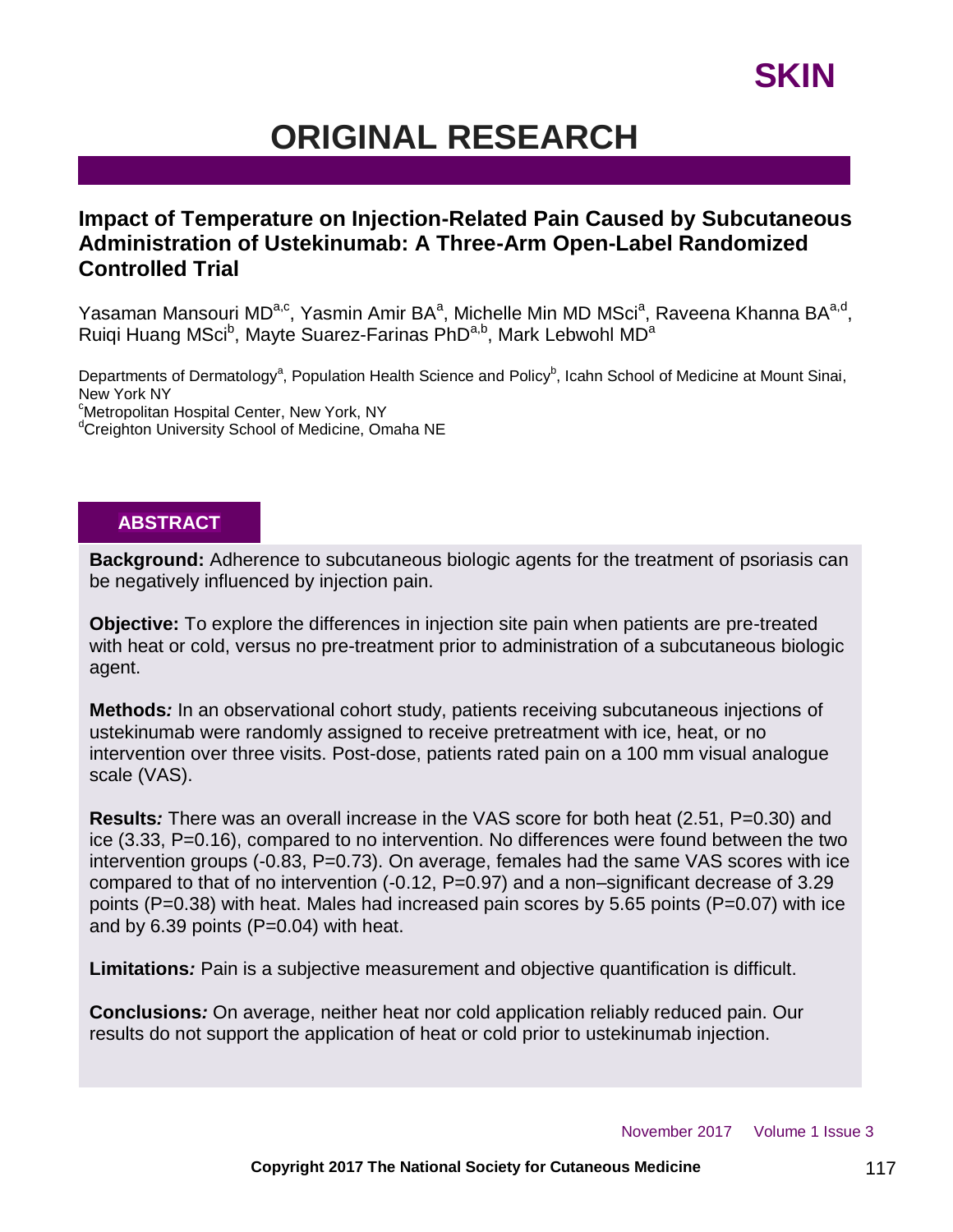## **INTRODUCTION**

Our improved understanding of the immune pathways involved in various skin diseases has allowed us to use more targeted therapeutics such as biologic agents. However, the long-term efficacy of these medications is directly dependent upon the degree of patient compliance and medication adherence.<sup>1</sup> While usually welltolerated, most biologic agents are injectable drugs. The subcutaneous injections can be painful, and fear of the needle can be a real issue, and may even prevent some patients from undergoing treatment with a biologic agent.<sup>2</sup> Adherence thus is greatly influenced by fear of needles, as well as pain from  $injection$  administration. $<sup>2</sup>$  In fact, previous</sup> studies have noted that injection-related pain and discomfort alone can lead to .<br>discontinuation of medications.<sup>3</sup> In a recent population-based multinational assessment of psoriasis and psoriatic arthritis, anxiety and fear related to injections and side effects were the most common reason for finding injectable biologics burdensome, with 10% of patients reporting pain and discomfort caused.<sup>4</sup> Therefore, reduction in injection-site pain could potentially result in improved adherence with better outcomes and patient satisfaction. Methods of reducing pain from injections are thus appealing to both patients and practitioners.

Various methods can be used prior to needle injection to ease the discomfort. The use of icing or cooling the skin is the most commonly reported intervention to reduce pain, and is being used prior to various interventions, such as physical therapy, laser treatment, and minor surgical procedures. The use of skin cooling has been reported to be successful in reducing pain from various injections, such as .<br>goserelin,<sup>5</sup> local anesthesia, botulinum toxin, and intralesional steroid injection, $6-10$  local anesthesia injections during dental

procedures,<sup>11</sup> and heparin injections.<sup>12</sup> Other reported methods include vibration anesthesia.<sup>13-14</sup> Warming the injected product has been reported, especially with .<br>local anesthetics.<sup>15-17</sup>

Pain is a subjective experience and can be difficult to measure. Various methods have been used in experimental studies, with the visual analogue scale (VAS) being the preferred approach.<sup>18-19</sup> The VAS is a commonly used outcome to assess the degree of pain a patient experiences.<sup>18-20</sup> A horizontal line measuring 100 millimeters is used to represent the degree of pain. The left end of the line represents "no pain at all", while the right end represents "worst pain imaginable". In clinical studies, the patient documents pain intensity by depicting a vertical line that bisects the scale. The VAS is a well-validated scale for characterizing the degree of pain associated with a specific intervention.<sup>18+20</sup>

Here we aimed to investigate whether the application of either heat or cold prior to an injection would be associated with lower pain scores, when compared to no pretreatment. As the conditions requiring biologic use are chronic illnesses with negative impact on health-related quality of life, it becomes imperative to define ways to reduce administration discomfort and increase compliance. More specifically, we aimed to use the VAS to assess whether pre-treatment with heat or cold would reduce injection site pain, versus no pre-injection intervention at all prior to administration of a subcutaneous biologic agent.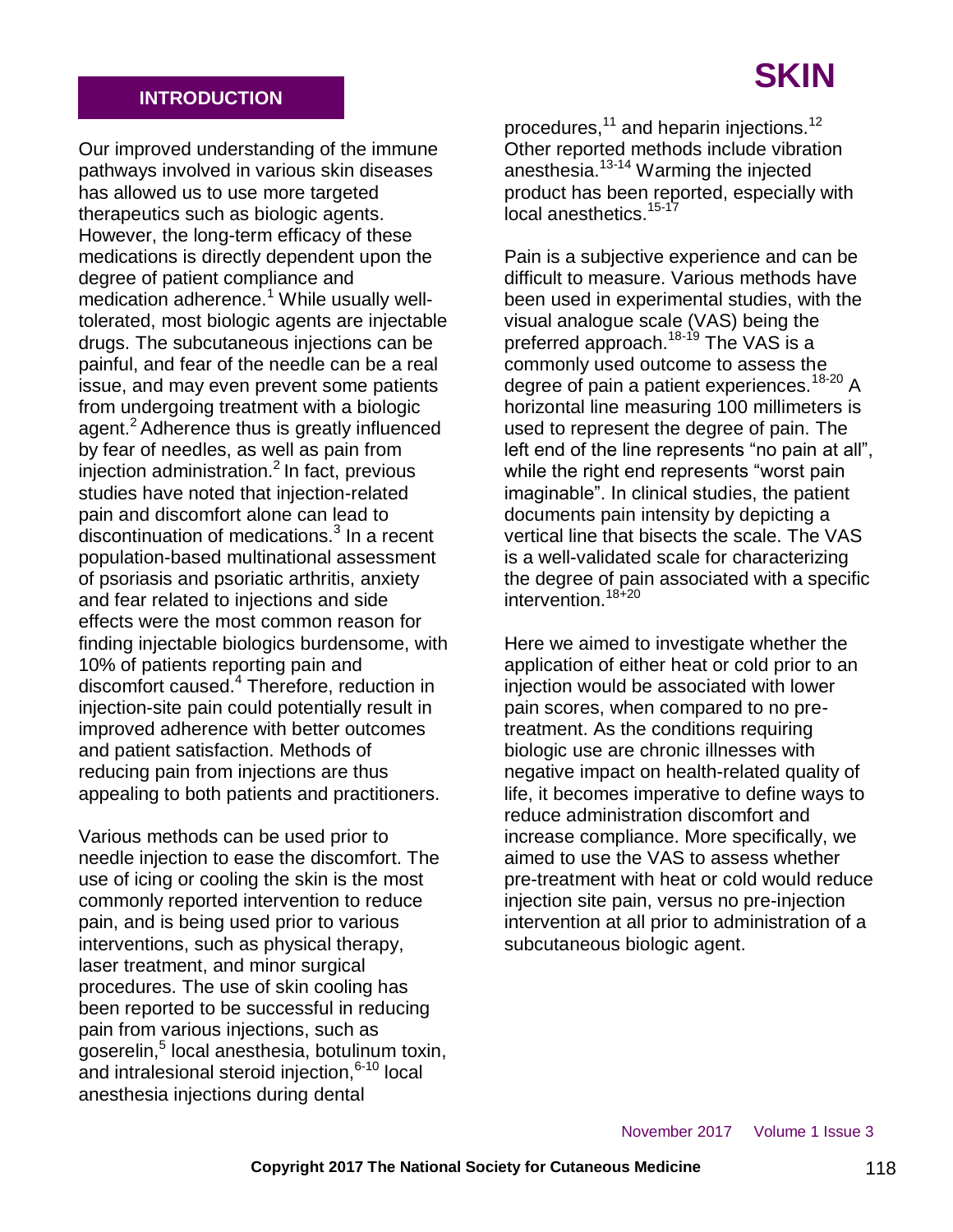

## **METHODS**

### *Study design*

In this three-arm crossover open-label randomized controlled trial, we enrolled adults receiving treatment with the subcutaneous biologic agent ustekinumab at the Mount Sinai Medical Centre in New York, NY. Prior to beginning this study, approval for all study related documents was obtained from the Mount Sinai School of Medicine Program for the Protection of Human Subjects (Institutional Review Board). Patient demographics, medical history, and treatments were obtained through medical records. Patients provided written informed consent. To be eligible for the study, patients were required to be receiving treatment with a subcutaneous biologic agent. Our initial aim was to include patients receiving any of the approved subcutaneous biologics. However, contrary to the other agents, which are selfadministered at home, ustekinumab is administered in the office, and it was therefore easier for us to recruit patients on ustekinumab. Exclusion criteria were cold-, heat-, or pressure-induced urticaria, and analgesic use within 12 hours of their injection. Our aim was to enroll a maximum of 200 subjects, to allow for a ten percent attrition rate, with a target of 100 patients completing the study.

Each patient required three study visits. Patients were randomly assigned the order of intervention received (1/3 received ice first, 1/3 received heat first, 1/3 received no intervention first; the same randomization

ratio applied for the second and third injections). Randomization was performed using the second generator from www.randomization.com, where each subject must receive all the treatments in random order. The first patient was enrolled in the study in May 2014, while there was a delay in the trial registration on the clinicaltrials.gov website, which occurred in June 2014. Only the first visit of the first study subject occurred prior to study registration (Figure 1).

Patients then either received no pre-injection intervention, pre-injection intervention with ice, or pre-injection intervention with heating packs prior to administration of their subcutaneous biologic therapy. Immediately post-dose, patients were asked to rate pain associated with the injection using a 100 mm VAS pain score, which was described from 0 mm (no pain at all) to 100 mm (worst pain imaginable). This randomization aimed to reduce error in pain score measurement that may result if the order of pre-injection intervention was always the same (e.g. no intervention always first). Interval level data were obtained by measuring the distance from the low end of each scale to the subject's marked VAS. Pre-injection intervention included an ice pack covered by a disposable paper drape and placed against the skin for 2-3 minutes prior to injection, a reusable heating pack that was heated in the microwave for 45 seconds, covered by a disposable paper drape, and then applied to the skin for 2-3 minutes, or no pre-treatment prior to the injection. Two investigators administered the drug injections, while one patient requested on injecting himself.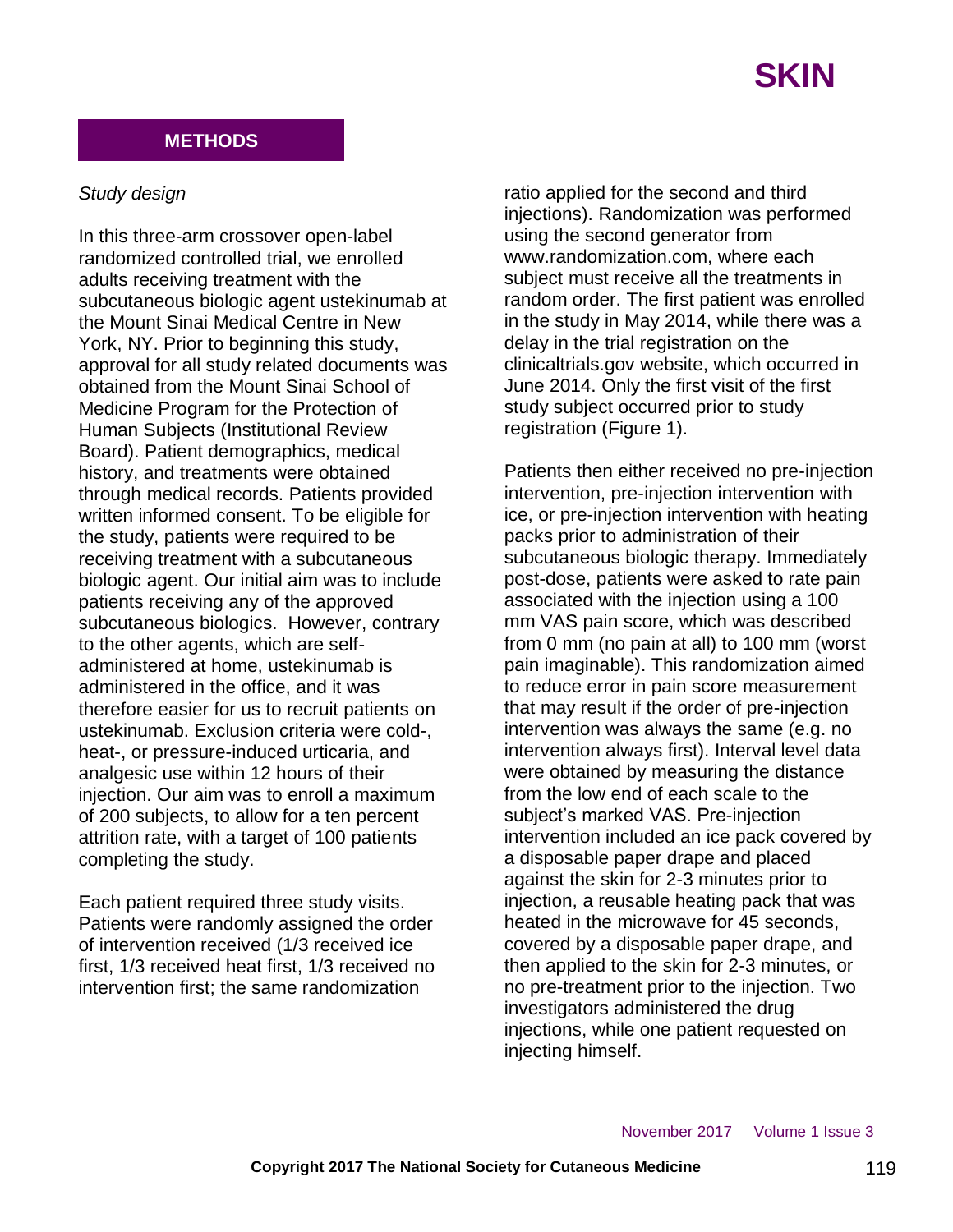## *Endpoints*

The primary endpoint for this study was the difference in the pain Visual Analogue Scale (VAS) scores between heat and cold pretreatment as compared to no pre-treatment prior to ustekinumab injection. We hypothesized that pre-treatment with either heat or cold would reduce the pain scores when compared to no pre-treatment prior to ustekinumab injection.

## *Statistical analysis*

Sample size: As there were no preliminary data to base the sample size calculations on, the sample size was determined based on enrolment feasibility in our department. A sample size of 100 patients would have been adequate to detect moderated effect sizes ( $ES = 0.28$ ), with  $>80\%$  power on a 2sided paired t-test.

Descriptive analysis was carried out to characterize the cohort in terms of demographic information. Mean and standard deviation (SD) were calculated for continuous variables, along with median and interquartile range (IQR). Count and percentages were calculated for categorical outcomes. One-way analysis of variance (ANOVA) was used for the mean difference of age and VAS scores across the three different intervention groups. Chi-square tests were conducted to test the association between the categorical variables (gender and injector) and the intervention group, respectively.

The primary analysis was to assess the efficacy of the pre-injection intervention (ice or heat) effect. A linear mixed-effect model was applied to take fixed effects (any potential covariates) and random effects (subject) into account, while also taking into account the correlation of different

measurements for the same patient. The mixed model we applied is more advanced and adequate than other approaches (such as t test or ANOVA) in this study since it can take three measurements into account and use as much information as possible in the presence of missing values. Based on the Likelihood ratio test and the Akaike Information criteria, the final model was fitted with an unstructured correlation and assuming homoscedastic within-group errors. According to the protocol, we primarily assessed the model with only the intervention group as the fixed effect. In an unplanned analysis,, we included all potential covariates (age, gender, time, injector) and their interaction with intervention in a multivariate linear mixed model and performed a step-wise backward selection algorithm to define the final model. Interaction was also considered if appropriate. The final model identified by the backward selection algorithm included intervention, gender and the genderintervention interaction. No missing values were imputed in this analysis and all available data was used.

# **RESULTS**

## *Patient characteristics*

A total of 118 patients currently on treatment were enrolled in the study, with 107 completing all three injections, ten patients receiving two injections, and one patient receiving only one injection (Figure 1). The majority of these patients were receiving treatment for psoriasis, with a small number being treated for other skin disease. All available data were included in the primary analysis. The average age was 51.16 years (range 22-86, SD=16.37), and 41% were female. For this cohort, pain VAS was 18.7 (SD=20.8) 107 patients received all three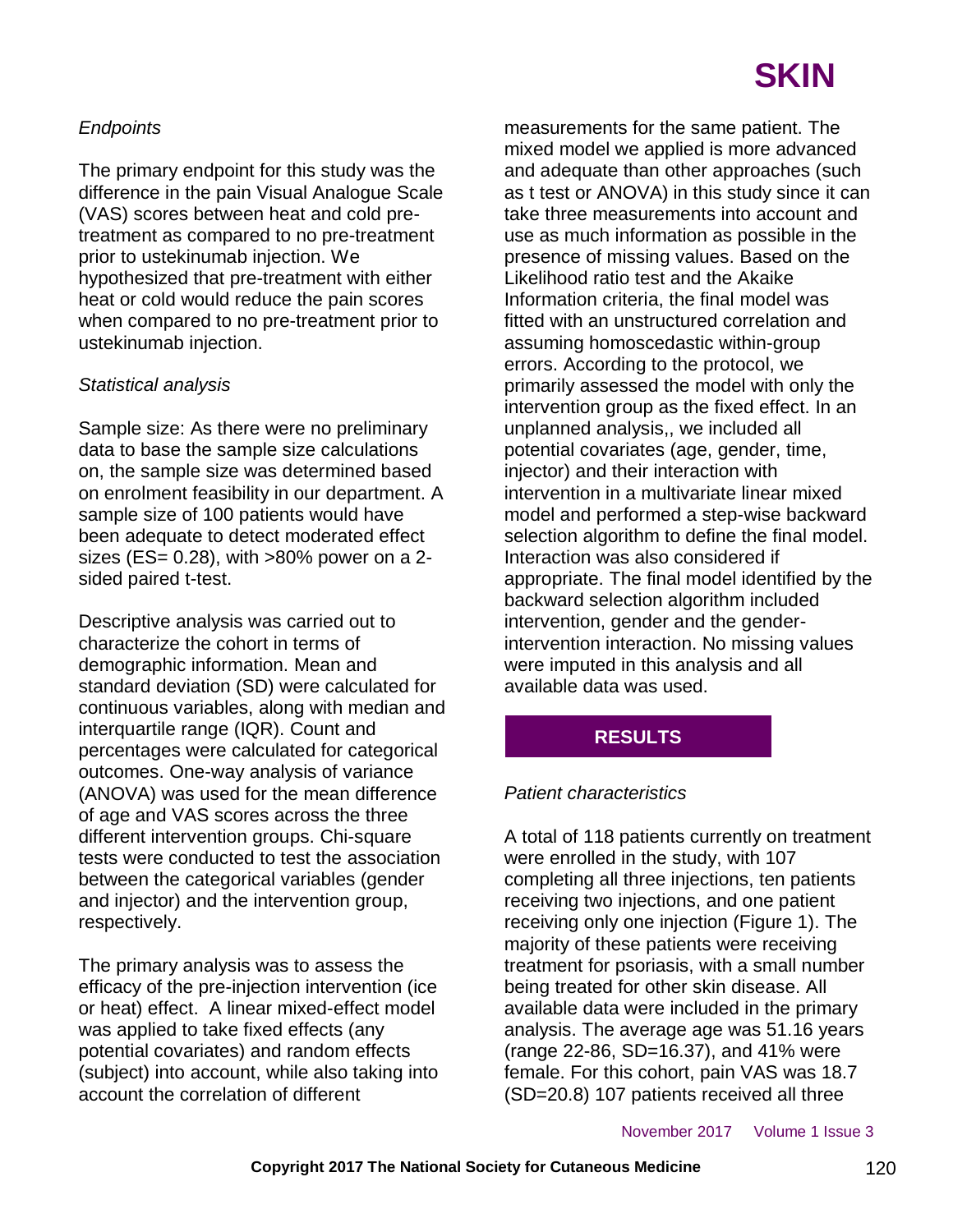injections, 10 patients received two, and one patient received only one injection. One patient moved away, another stopped the drug due to poor efficacy, and the remaining 9 dropped out of the study due to scheduling difficulties. Site of injection was the upper arm. The box plot indicated similarities of VAS scores in different intervention groups, in terms of their median and IQR (Figure 2A).

## *Safety Endpoints*

In terms of safety and side effects related to ice or heating packs, none of the patients reported any clinically significant side effects.

## *Efficacy Endpoints*

The primary efficacy endpoint for this study was the VAS score. To assess the effect of the intervention on the VAS score, a linear mixed-effect model was fitted considering treatment as fixed effect and a random intercept for each patient (Figure 2B). Results, summarized in Table 1 showed an overall increase in the VAS score for both heat (2.51, P=0.30) and ice (3.33, P=0.16) intervention. No differences were found between the two intervention groups (-0.83, P=0.73). To study the effect of the recorded variables in the analysis, we modelled the VAS score including all the potential covariates and their interactions with the interventions in the model as fixed effects.

Model selection used a stepwise backward selection, with only intervention and gender (and its interaction) remaining in the model (Table 2 and Figure 2D). The distribution of the VAS scores by gender (Figure 2C) indicated that female patients had twice the pain scores than males even with no intervention (24.05 vs. 11.85, P=0.002).

Our model indicated that on average, female patients had the same VAS scores when treated with ice compared to that of those with no intervention (-0.12, P=0.97), and a small, non–significant decrease of 3.29 points in the pain scores was observed (P=0.38) while applying heat pre-injection. On the contrary, male patients increased their pain scores by 5.65 points  $(P=0.07)$ with ice and by  $6.39$  points ( $P=0.04$ ) with heat. Of note, no significant differences between the effects of ice and heat were found in either gender group.

We also compared the proportion of patients that decrease, have no change or increase the pain score in the pre-treatment group from non-intervention (Table 3). Results largely agree with the analysis of continuous VAS scores with a larger percentage of females reporting a decrease in pain scores than males (42.86% in females vs. 36.92% in males for ice, and 45.24% in females vs. 33.85% in males for heat). These associations were not statistically significant  $(P=0.805$  and  $P=0.342$  for ice and heat. respectively).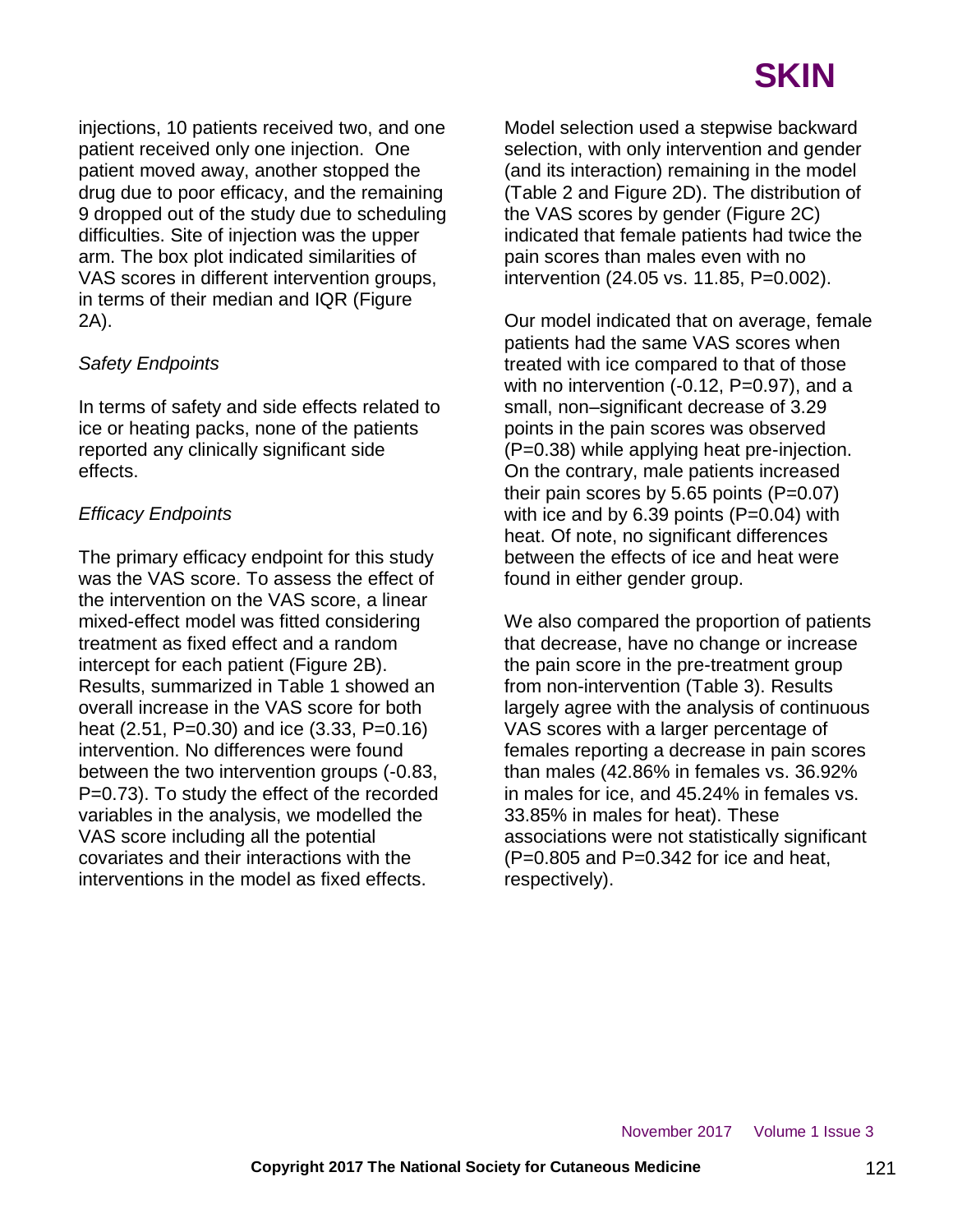

#### Figure 1: Subject flow diagram



Figure 2: Pain perception with subcutaneous injection of Ustekinumab by intervention first randomized by (A,B), and stratified by gender (C,D)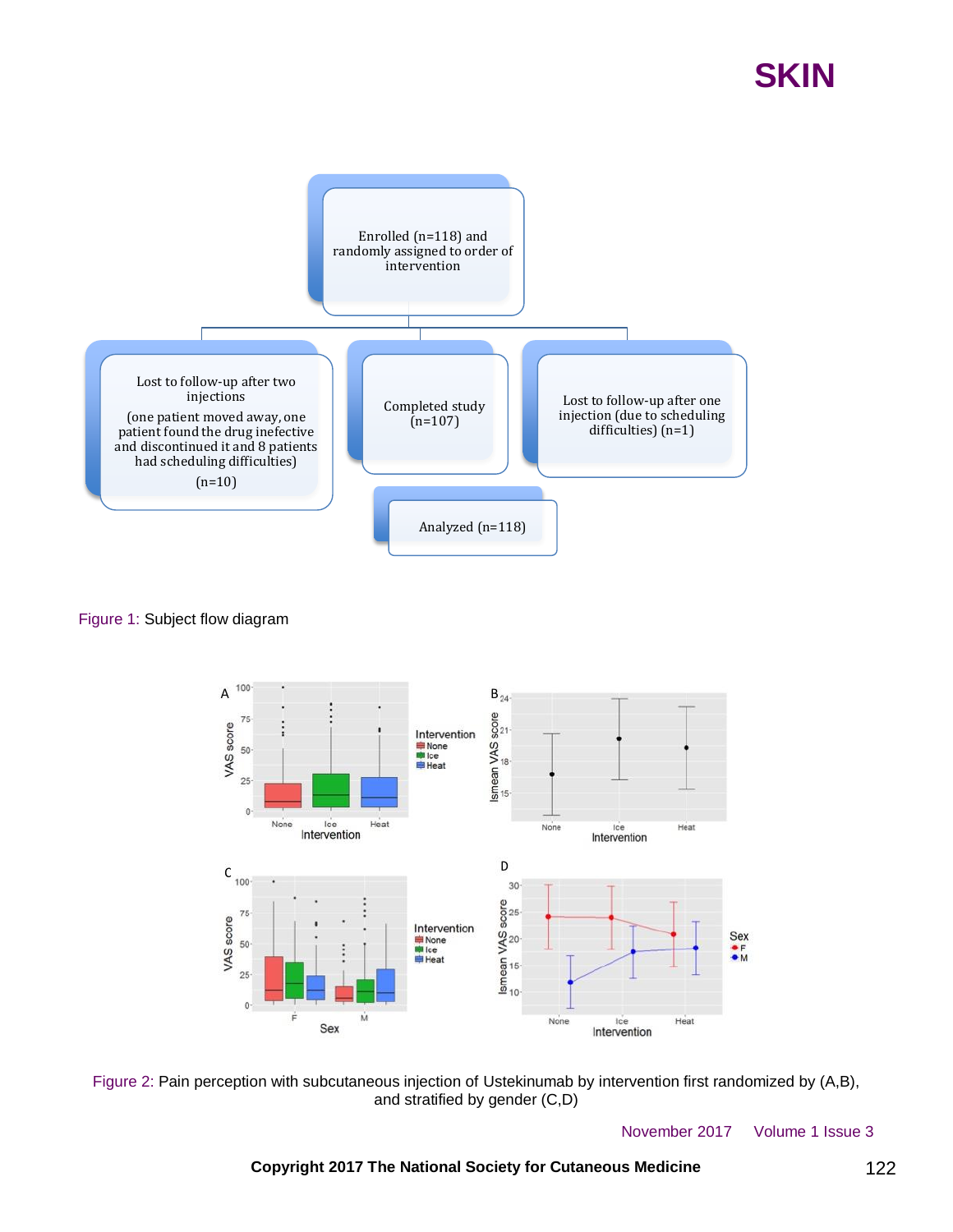

| Table 1.1 milary Embaby Amaryold for the VAID boots |                                 |      |      |                            |      |  |  |  |
|-----------------------------------------------------|---------------------------------|------|------|----------------------------|------|--|--|--|
| Intervention                                        | LS-mean<br>(Estimated)<br>mean) | SEM  |      | Lower CI Upper CI P-value* |      |  |  |  |
| <b>None</b>                                         | 16.78                           | 1.95 | 12.9 | 20.6                       |      |  |  |  |
| <b>Ice</b>                                          | 20.12                           | 1.93 | 16.3 | 23.9                       | 0.16 |  |  |  |
| <b>Heat</b>                                         | 19.29                           | 1.96 | L5.4 | 23.2                       | 0.30 |  |  |  |

#### Table 1. Primary Efficacy Analysis for the VAS score

| <b>Treatment Effect</b> |                                |            |             |                            |      |  |  |  |
|-------------------------|--------------------------------|------------|-------------|----------------------------|------|--|--|--|
| Intervention            | LS-mean<br>(Estimated<br>mean) | <b>SEM</b> |             | Lower CI Upper CI P-value* |      |  |  |  |
| <b>Heat-None</b>        | 2.51                           | 2.40       | $-2.2$      |                            | 0.30 |  |  |  |
| <b>Ice-None</b>         | 3.33                           | 2.38       | <u>-1.4</u> | 8.U                        | 0.16 |  |  |  |
| <b>Heat-Ice</b>         | $-0.83$                        | 2.39       | $-5.5$      |                            |      |  |  |  |

Notes:

P-values comparing the mean for each group with the reference group (Female, None)

# P-values for gender effect, ice intervention effect, ice and gender interaction, heat intervention effect, heat and gender interaction.

Estimated Means are the least square means estimated for each contrast, SEM is the standard error of the mean, CI: lower and upper bound for the 95% Confidence Interval

| Intervention            | <b>Sex</b> | Estimated        | <b>SEM</b> | Lower     | Upper | P-value |            |  |  |
|-------------------------|------------|------------------|------------|-----------|-------|---------|------------|--|--|
|                         |            | mean             |            | <b>CI</b> | CI    |         |            |  |  |
| <b>None</b>             | F          | 24.05            | 3.02       | 18.07     | 30.03 |         |            |  |  |
| <b>None</b>             | M          | 11.85            | 2.49       | 6.93      | 16.78 | 0.002   |            |  |  |
| <b>Ice</b>              | F          | 23.93            | 2.99       | 18.01     | 29.86 | 0.974   |            |  |  |
| <b>Ice</b>              | M          | 17.51            | 2.47       | 12.62     | 22.40 | 0.232   |            |  |  |
| <b>Heat</b>             | F          | 20.77            | 3.05       | 14.73     | 26.81 | 0.385   |            |  |  |
| <b>Heat</b>             | M          | 18.25            | 2.50       | 13.29     | 23.20 | 0.048   |            |  |  |
|                         |            |                  |            |           |       |         |            |  |  |
| <b>Treatment Effect</b> |            |                  |            |           |       |         |            |  |  |
| Treatment               | <b>Sex</b> | <b>Estimated</b> | <b>SEM</b> | Lower     | Upper | P-value | $P-value#$ |  |  |
| Effect                  |            | mean             |            | CI        | CI    |         |            |  |  |
| <b>Ice - None</b>       | F          | $-0.12$          | 3.72       | $-7.46$   | 7.22  | 0.97    |            |  |  |
| <b>Ice - None</b>       | Μ          | 5.65             | 3.07       | $-0.39$   | 11.70 | 0.07    | 0.232      |  |  |

#### Table 2. Model with covariates (selection was based on backward model selection)

Notes:

P-values comparing the mean for each group with the reference group (Female, None)

**Heat - None** M 6.39 3.09 0.31 12.48 0.04 0.048

**Heat - None** F -3.29 3.77 -10.72 4.15 0.38

§ P-values for comparing the difference between the sex in the change of VAS score for Ice and Heat intervention group.

# P-values for gender effect, ice intervention effect, ice and gender interaction, heat intervention effect, heat and gender interaction.

Estimated Means are the least square means estimated for each contrast, SEM is the standard error of the mean, CI: lower and upper bound for the 95% Confidence Interval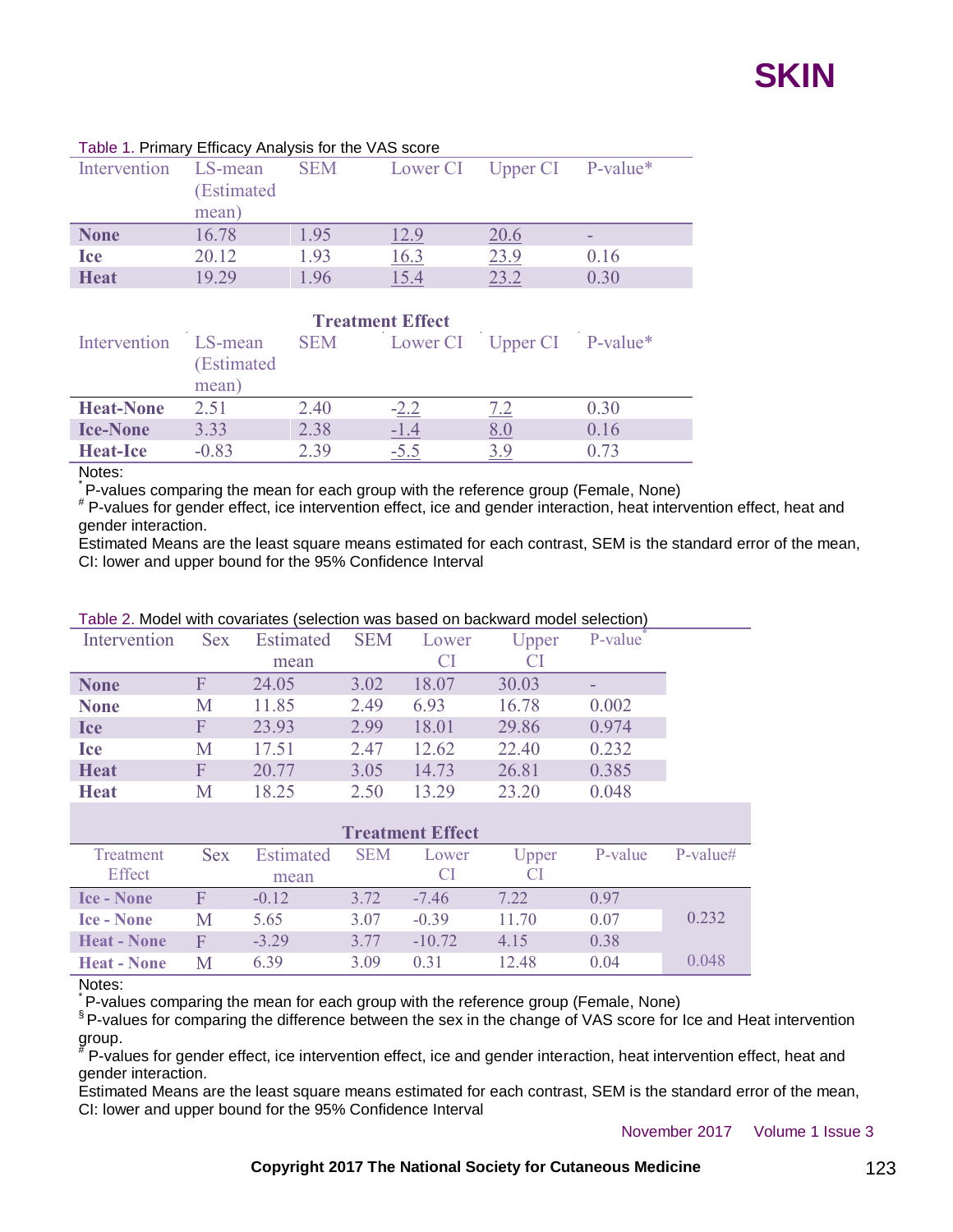| Table of VAS Score change by sex |             |             |              |                |                |            |              |  |
|----------------------------------|-------------|-------------|--------------|----------------|----------------|------------|--------------|--|
| Ice:                             |             | <b>Sex</b>  |              | Heat           |                | <b>Sex</b> |              |  |
| $%$ column                       | F           | M           | <b>Total</b> | %column        | F              | M          | <b>Total</b> |  |
| Increase                         | 21          | 35          | 56           | Increase       | 19             | 39         | 58           |  |
|                                  | $(50\%)$    | (53.85%)    |              |                | $(45.24\%)$    | 60.00      |              |  |
| No change                        | 3           | 6           | 9            | N <sub>o</sub> | 4              | 4          | 8            |  |
|                                  | $(7.14\%)$  | $(9.23\%)$  |              | change         | $(9.52\%)$     | 6.15       |              |  |
| Decrease                         | 18          | 24          | 42           | Decrease       | 19             | 22         | 41           |  |
|                                  | $(42.86\%)$ | $(36.92\%)$ |              |                | $(45.24\%)$    | 33.85      |              |  |
| Total                            | 42          | 65          | 107          | Total          | 42             | 65         | 107          |  |
| Fisher's exact                   |             |             | $P = 0.805$  |                | Fisher's exact |            | $P=0.342$    |  |

### Table 3. Contingency tables for Change in VAS score by gender in Ice and Heat group

Note: Fisher's exact test is used to assess the association of VAS score change and gender in ice and heat intervention.

### **DISCUSSION/CONCLUSIONS**

A variety of studies in the literature report successful pain reduction by skin cooling. Our study demonstrated reduced pain scores in women after warming the skin prior to injection of biologic agents, although these findings were not statistically significant. We found that gender was an important factor in patients' perception of pain during the injection of subcutaneous biologic agents. Interestingly, there was an opposite effect in the pain perception amongst males (Figure 2D), who reported a pain increase after application of heat packs (95% CI: 0.403-12.281; P=0.036), as well after application of ice packs (95% CI: -0.66-11.136, P=0.081). This may be either due to a lower pain threshold in females, or an under-reporting of pain in male subjects. While numerous studies have shown that

pain perception, pain thresholds, the prevalence of chronic pain conditions, and response to analgesia differ amongst the genders,<sup>21-27</sup> these previous mentioned studies did not report such a marked difference between the sexes in pain perception after interventions to reduce injection-related pain. It is possible that the researchers did not take the subjects' gender into account when analyzing the results. Studies of cold-evoked pain found cold thresholds to be lower in hairy skin compared to glabrous skin, $^{25}$  which may be explained by anatomical differences between the skin sites such as increased thickness of the epidermis and decreased density of cold receptors in glabrous skin. This would, however, not explain the contrast in pain perception noted between men and women in our study. Furthermore, Kennard *et al*. failed to show an effect of skin thickness between men and women in pain thresholds.<sup>26</sup> A meta-analysis of gender differences in mechanically induced pain demonstrated lower pain thresholds and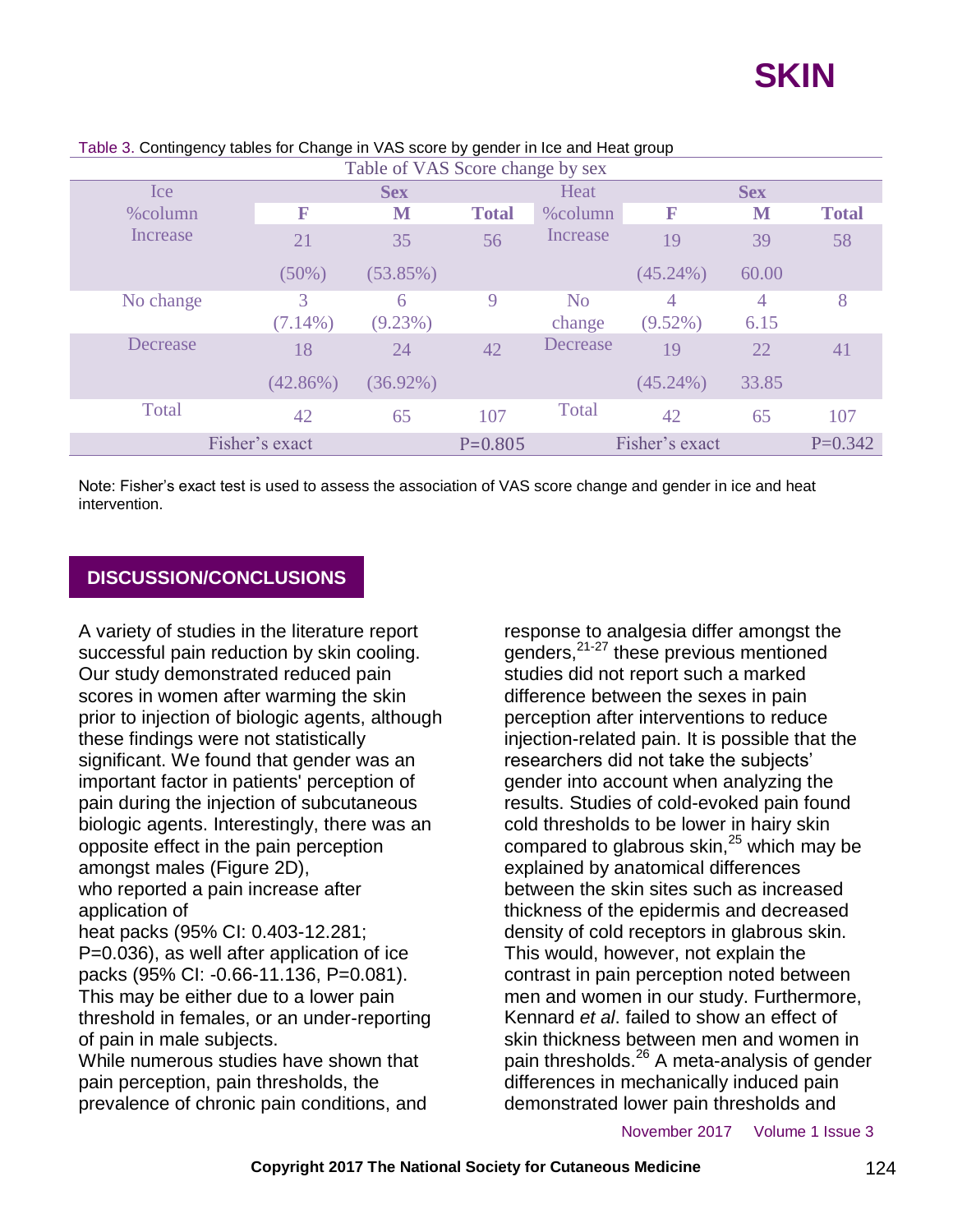lower tolerance to pain in women, with the largest differences seen in pressure-pain and electrical stimulation.<sup>27</sup> It has been suggested that the social norms may influence men into appearing more stoic and under-reporting, $^{28}$  especially in the presence of female researchers,<sup>29</sup> as was the case in our study. However, contradictory evidence has also been shown, such as a study that demonstrated lower pain thresholds in females following noxious heat stimuli, independent of the gender of the experimenter, $30$  as well as a study that measured pupil diameter in response to pain, which is caused by sympathetic stimulation and is therefore not under conscious control by the patient. The results showed similar response in pupil dilation in both genders.<sup>31</sup> These conflicting reports highlight the complexity of pain sensitivity and make interpretation difficult. One possible explanation for the lack of pain reduction following heat and cold application in our study, as compared to previous reports, may be the different drug composition of biologics.

The decision whether or not to offer a patient a method of pain reduction prior to the injection of subcutaneous biologics therefore needs to be made by the respective clinician in every particular patient, while weighing the pros and cons of the different available methods. In particular, the gender of the patient needs to be taken into consideration, as this can greatly affect pain perception. While the application of both heat and ice packs is simple, inexpensive and safe, on average, neither heat nor cold application reliably reduced pain. We also could not identify which patients would be more likely to respond to heat or cold, except that female patients would more likely experience pain reduction with heat compared to males, while males experienced increased pain after heat

application. Further research is required into pain caused by injectable therapeutics and pain reduction methods, while taking into account possible gender differences in pain perception, and the drug composition and properties.

**Conflict of Interest Disclosures:** Dr. Mayte Suarez-Farinas has received research grants from Pfizer, Quorum, and Genisphere. Dr. Mark Lebwohl is an employee of the Mount Sinai Medical Centre, which receives research funds from AbGenomics, Amgen, Anacor, Boehringer Ingleheim, Celgene, Ferndale, Lilly, Janssen Biotech, Kadmon, LEO Pharmaceuticals, Medimmune, Novartis, Pfizer, Sun Pharmaceuticals, and Valeant.

**Funding:** none.

#### **Corresponding Author:**

Yasaman Mansouri, MD, MRCP (UK) Dermatology Metropolitan Hospital Center 1901 First Avenue New York, NY 10029 [Yamansouri@gmail.com](mailto:Yamansouri@gmail.com)

Disclosure: Dr. Mansouri's Research Fellowship at the Icahn School of Medicine at Mount Sinai was supported by the Geoffrey Dowling Fellowship, an award from the British Association of Dermatologists (United Kingdom).

#### **References:**

- 1. Bluett J, Morgan C, Thurston L, *et al*. Impact of inadequate adherence on response to subcutaneously administered anti-tumour necrosis factor drugs: results from the Biologics in Rheumatoid Arthritis Genetics and Genomics Study Syndicate cohort. *Rheumatology (Oxford)*. 2015; 54:494-9. doi: 10.1093/rheumatology/keu358.
- November 2017 Volume 1 Issue 3 2. Betegnie AL, Gauchet A, Lehmann A, *et al*. Why do patients with chronic inflammatory rheumatic diseases discontinue their biologics? An assessment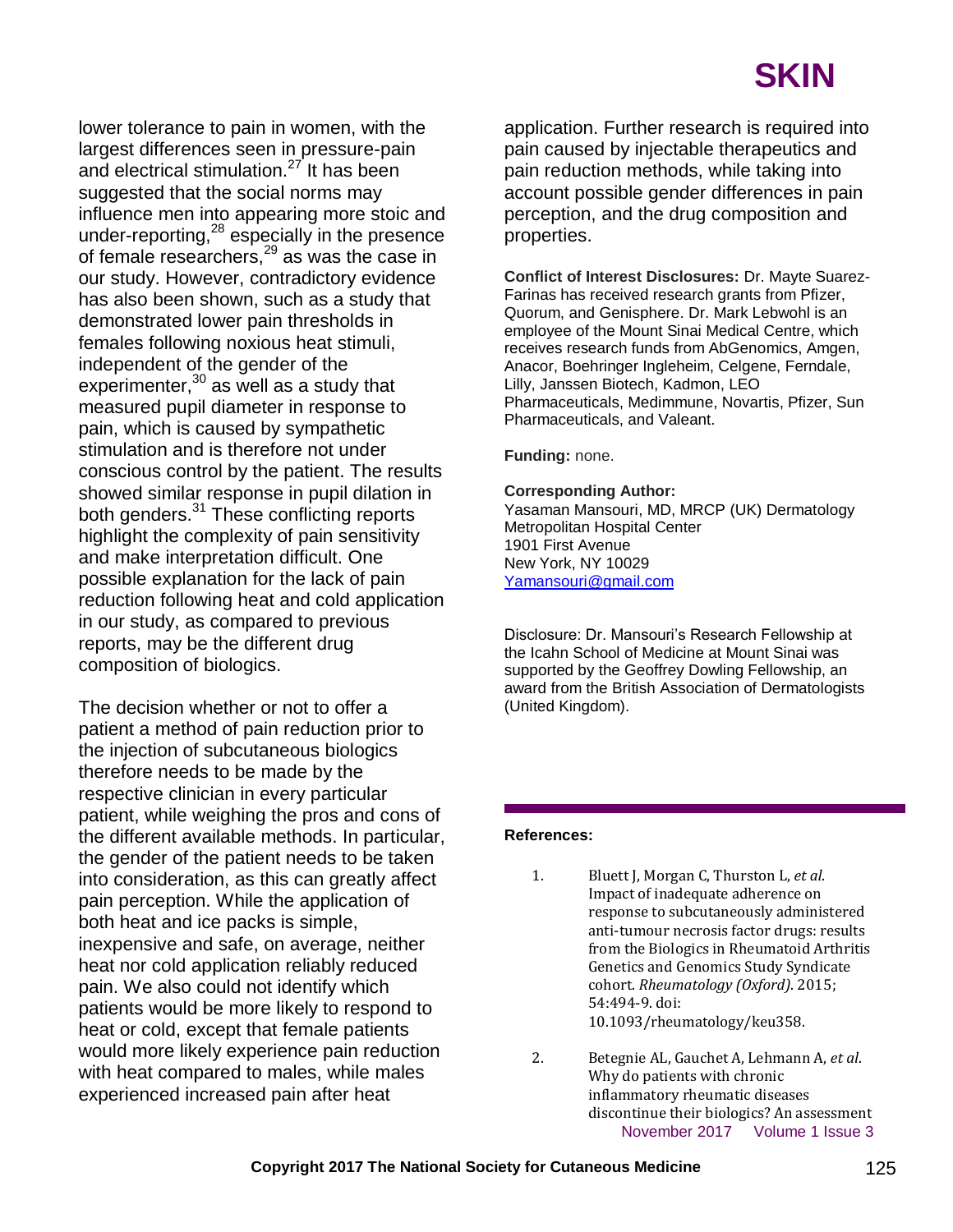

of patients' adherence using a self-report questionnaire. *J Rheumatol*. 2016; 43:724- 30. doi: 10.3899/jrheum.150414.

- 3. Bolge SC, Goren A, Tandon N. Reasons for discontinuation of subcutaneous biologic therapy in the treatment of rheumatoid arthritis: a patient perspective. *Patient Prefer and Adherence.* 2015; 9:121–31. doi: 10.2147/PPA.S70834.
- 4. Lebwohl MG, Kavanaugh A, Armstrong AW, Van Voorhees AS. US perspectives in the management of psoriasis and psoriatic arthritis: Patient and physician results from the population-based multinational assessment of psoriasis and psoriatic arthritis (MAPP) survey. *Am J Clin Dermatol.* 2016; 17:87-97. doi: 10.1007/s40257-015-0169-x.
- 5. Kinoshita H, Kawa G, Hiura Y, *et al*. Effectiveness of skin icing in reducing pain associated with goserelin acetate injection. *Int J Clin Oncol.* 2010; 15:472-5. doi: 10.1007/s10147-010-0095-0.
- 6. Al-Qarqaz F, Al-Aboosi M, Al-shiyab D, *et al*. Using cold air for reducing needleinjection pain. *Int J Dermatol.* 2012; 51:848-52. doi: 10.1111/j.1365- 4632.2011.05383.x.
- 7. Skiveren J1, Kjaerby E, Nordahl Larsen H. Cooling by frozen gel pack as pain relief during treatment of axillary hyperhidrosis with botulinum toxin A injections. *Acta Derm Venereol.* 2008; 88:366-9. doi: 10.2340/00015555-0465.
- 8. Leff DR, Nortley M, Dang V, *et al*. The effect of local cooling on pain perception during infiltration of local anaesthetic agents, a prospective randomised controlled trial. *Anaesthesia.* 2007; 62:677-82.
- 9. Kuwahara RT, Skinner RB. Emla versus ice as a topical anaesthetic. *Dermatol Surg.* 2001; 27:495-6.
- 10. Bechara FG, Sand M, Altmeyer P, *et al*. Skin cooling for botulinum toxin A injection in patients with focal axillary hyperhidrosis: a prospective, randomised, controlled study. *Ann Plast Surg*. 2007;58(3):299- 302.
- 11. Davoudi A, Rismanchian M, Akhavan A, *et al*. A brief review on the efficacy of different possible and nonpharmacological techniques in eliminating discomfort of local anaesthesia injection during dental procedures. *Anesth Essays Res*. 2016; 10:13-6. doi: 10.4103/0259-1162.167846.
- 12. Kuzu N, Ucar H. The effect of cold on the occurrence of bruising, haematoma and pain at the injection site in subcutaneous low molecular weight heparin. *Int J Nurs Stud.* 2001; 38:51-9.
- 13. Smith KC, Comite SL, Balasubramanian S, *et al*. Vibration anaesthesia: a noninvasive method of reducing discomfort prior to dermatologic procedures. *Dermatol Online J.* 2004; 10:1.
- 14. Mally P, Czyz CN, Chan NJ, *et al*. Vibration anaesthesia for the reduction of pain with facial dermal filler injections. *Aesthetic Plast Surg*. 2014; 38:413-8. doi: 10.1007/s00266-013-0264-4.
- 15. Hogan ME, vanderVaart S, Perampaladas K, *et al*. Systematic review and metaanalysis of the effect of warming local anaesthetics on injection pain. *Ann Emerg Med*. 2011; 58:86-98.e1. doi: 10.1016/j.annemergmed. 2010.12.001.
- 16. Mader TJ, Playe SJ, Garb JL. Reducing the pain of local anaesthetic infiltration: warming and buffering have a synergistic effect. *Ann Emerg Med.* 1994; 23:550-4.
- 17. Colaric KB, Overton DT, Moore K. Pain reduction in lidocaine administration through buffering and warming. *Am J Emerg Med*. 1998; 16:353-6.
- 18. Scott J, Huskisson EC. Graphic representation of pain. *Pain*. 1976; 2:175- 84.